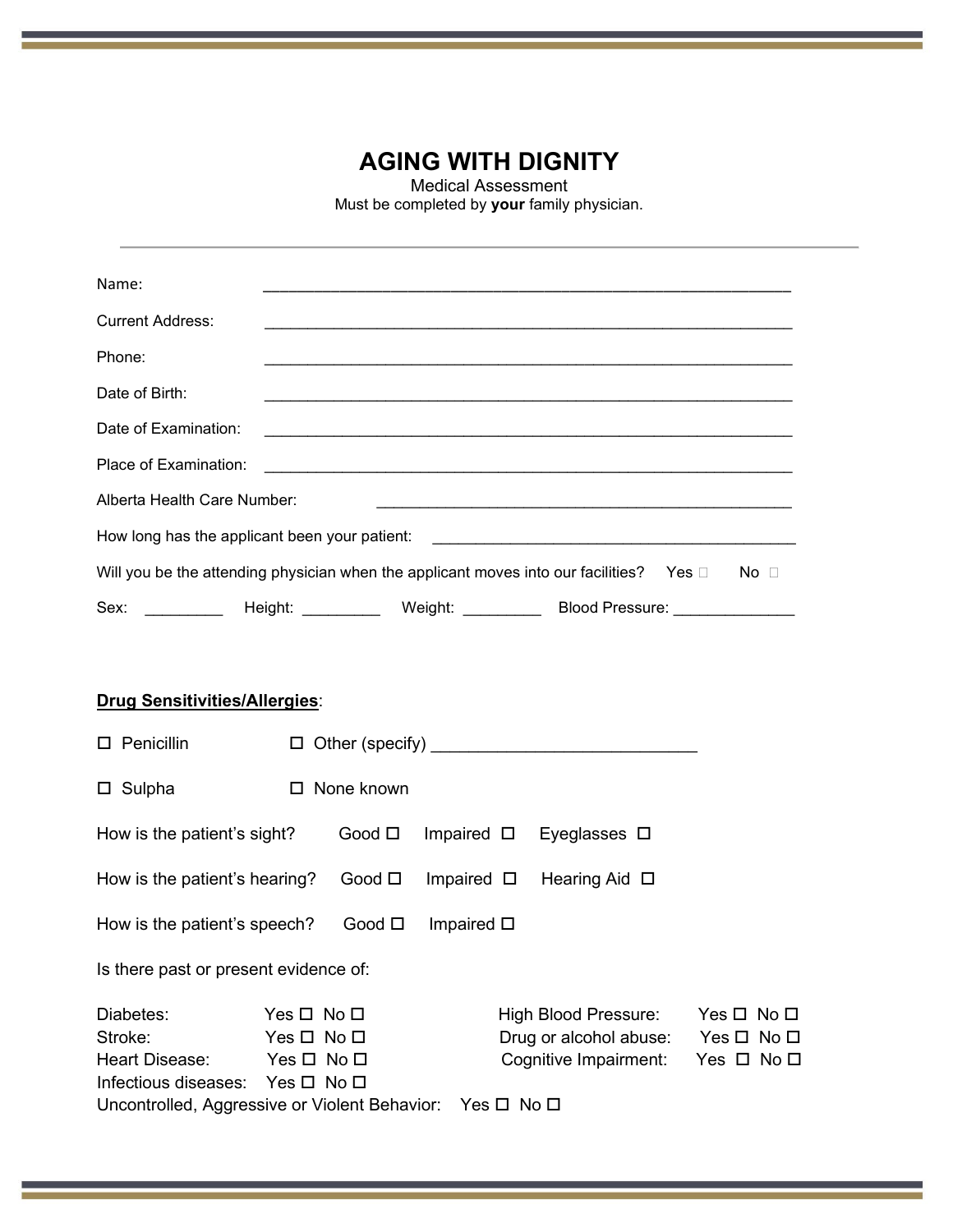#### Activities of Daily Living

| Assistance       | None Needed | Supervision | Partial | Full |
|------------------|-------------|-------------|---------|------|
| Washing          |             |             |         |      |
| Grooming/Shaving |             |             |         |      |
| <b>Bathing</b>   |             |             |         |      |
| Dressing         |             |             |         |      |
| Feeding          |             |             |         |      |
| Toileting        |             |             |         |      |

#### Incontinence

|                | None | Partial | Complete | Intervention | Manages Care |
|----------------|------|---------|----------|--------------|--------------|
| <b>Bladder</b> |      |         |          | Catheter     | No<br>Yes    |
| <b>Bowel</b>   |      |         |          | Colostomy    | Yes<br>No    |

#### Mental Condition

|              | No | Sometimes | Yes | Comments |
|--------------|----|-----------|-----|----------|
| Co-operative |    |           |     |          |
| Aggressive   |    |           |     |          |
| Wanderer     |    |           |     |          |
| Confused     |    |           |     |          |
| Dementia     |    |           |     |          |
| Depression   |    |           |     |          |
| Paranoia     |    |           |     |          |

Has the patient been diagnosed with any mental health condition that may impair his/her ability to manage independently at present or in the near future? Yes  $\Box$  No  $\Box$ manage independently at present or in the near future? Yes  $\Box$ 

\_\_\_\_\_\_\_\_\_\_\_\_\_\_\_\_\_\_\_\_\_\_\_\_\_\_\_\_\_\_\_\_\_\_\_\_\_\_\_\_\_\_\_\_\_\_\_\_\_\_\_\_\_\_\_\_\_\_\_\_\_\_\_\_\_\_\_\_\_

\_\_\_\_\_\_\_\_\_\_\_\_\_\_\_\_\_\_\_\_\_\_\_\_\_\_\_\_\_\_\_\_\_\_\_\_\_\_\_\_\_\_\_\_\_\_\_\_\_\_\_\_\_\_\_\_\_\_\_\_\_\_\_\_\_\_\_\_\_

If yes, please explain

Has the patient been diagnosed with any physical condition that may impair his/her ability to manage independently at present or in the near future? Yes  $\Box$  No  $\Box$ manage independently at present or in the near future? Yes  $\Box$ 

\_\_\_\_\_\_\_\_\_\_\_\_\_\_\_\_\_\_\_\_\_\_\_\_\_\_\_\_\_\_\_\_\_\_\_\_\_\_\_\_\_\_\_\_\_\_\_\_\_\_\_\_\_\_\_\_\_\_\_\_\_\_\_\_\_\_\_\_\_

\_\_\_\_\_\_\_\_\_\_\_\_\_\_\_\_\_\_\_\_\_\_\_\_\_\_\_\_\_\_\_\_\_\_\_\_\_\_\_\_\_\_\_\_\_\_\_\_\_\_\_\_\_\_\_\_\_\_\_\_\_\_\_\_\_\_\_\_\_

If yes, please explain

Any chronic diseases which may cause incapacitation to the point of specialized care in the near future? Yes  $\Box$  No  $\Box$ Yes  $\Box$ 

\_\_\_\_\_\_\_\_\_\_\_\_\_\_\_\_\_\_\_\_\_\_\_\_\_\_\_\_\_\_\_\_\_\_\_\_\_\_\_\_\_\_\_\_\_\_\_\_\_\_\_\_\_\_\_\_\_\_\_\_\_\_\_\_\_\_\_\_\_

\_\_\_\_\_\_\_\_\_\_\_\_\_\_\_\_\_\_\_\_\_\_\_\_\_\_\_\_\_\_\_\_\_\_\_\_\_\_\_\_\_\_\_\_\_\_\_\_\_\_\_\_\_\_\_\_\_\_\_\_\_\_\_\_\_\_\_\_\_

If yes, please explain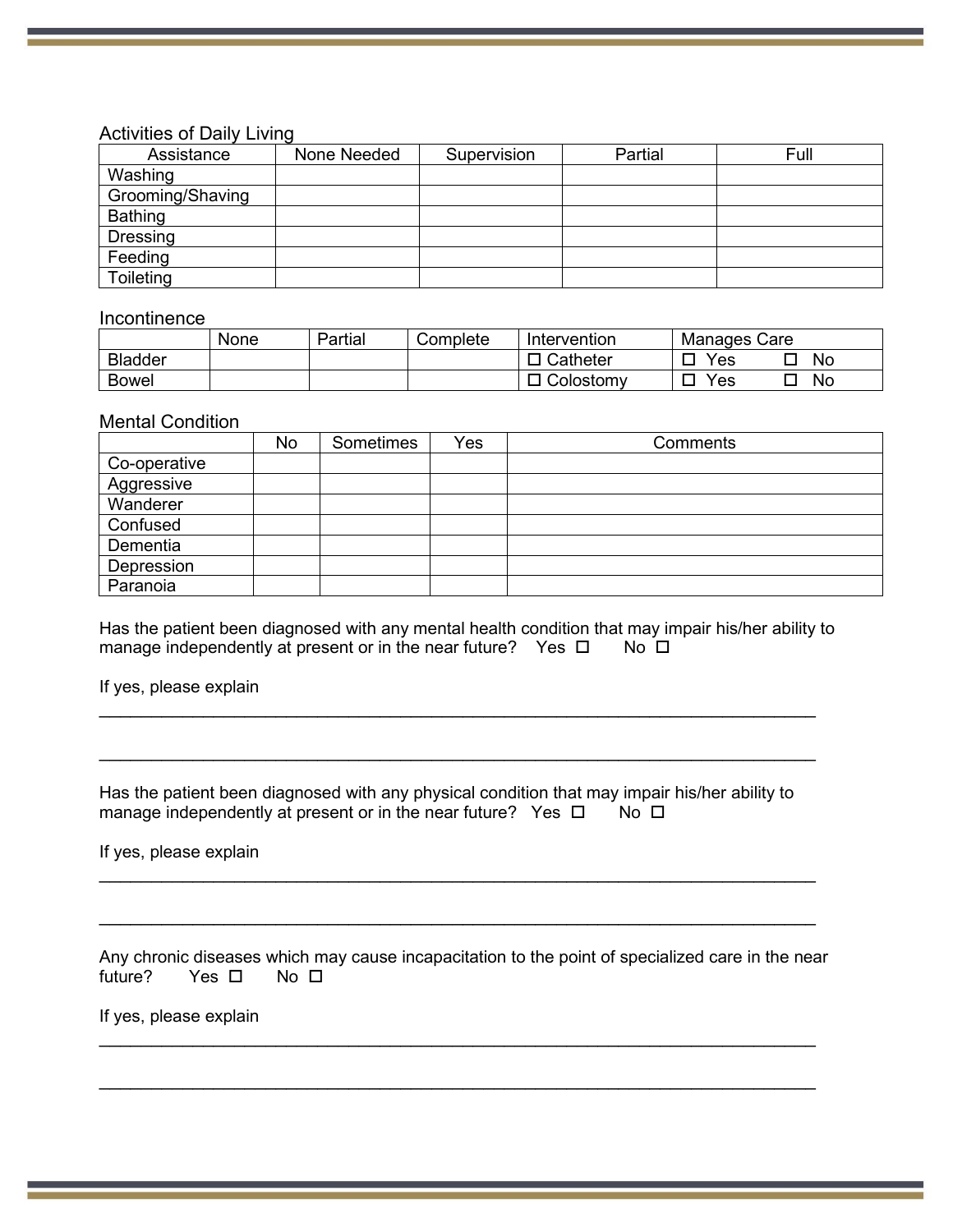Current medications as below or as attached:

| Tuberculosis screening assessment of lodge applicants                                      |               |     |    |              |
|--------------------------------------------------------------------------------------------|---------------|-----|----|--------------|
| 1. Risk for TB Infection (done at time of application)                                     |               |     |    |              |
| Previous TB disease and/or treatment<br>$\bullet$                                          | П             | Yes |    | $\Box$ No    |
| Born in or prolonged travel in TB endemic country<br>$\bullet$                             |               | Yes |    | $\square$ No |
| Aboriginal, Metis, Inuit<br>$\bullet$                                                      | $\Box$ Yes    |     |    | $\square$ No |
| Past health care professional<br>$\bullet$                                                 | $\Box$ Yes    |     |    | $\square$ No |
| Previous Positive Tuberculin Skin Test (Mantoux)<br>$\bullet$                              | $\Box$ Yes    |     |    | $\square$ No |
| Risk for Progression from TB Infection to Disease<br>2.                                    |               |     |    |              |
| <b>High Risk</b>                                                                           |               |     |    |              |
| <b>HIV/AIDS</b><br>$\bullet$                                                               | $\Box$ Yes    |     | П. | <b>No</b>    |
| Previous organ transplant or transplant candidate<br>$\bullet$                             | П             | Yes |    | $\square$ No |
| Silicosis (due to occupational exposure to silica dust)<br>$\bullet$                       | П             | Yes |    | $\square$ No |
| End stage/chronic kidney failure/haemodialysis<br>$\bullet$                                |               | Yes |    | $\square$ No |
| Leukemia, lymphoma, cancer of head and neck<br>$\bullet$                                   | $\Box$ Yes    |     |    | $\square$ No |
| Recent TB infection (less than 2 years)<br>$\bullet$                                       | $\Box$ Yes    |     |    | $\square$ No |
| Immunosuppressive therapy - radiation, chemotherapy,<br>$\bullet$                          |               |     |    |              |
| prolonged corticosteroid use of >15mg/day for >weeks.,                                     | $\Box$ Yes    |     |    | $\square$ No |
| on TNF Inhibitors                                                                          |               |     |    |              |
| <b>Lower Risk</b>                                                                          |               |     |    |              |
| Alcohol and/or IV drug abuse<br>٠                                                          |               | Yes | П. | No           |
| Diabetes - insulin dependent, unstable<br>$\bullet$                                        |               | Yes |    | $\square$ No |
| Gastrectomy<br>$\bullet$                                                                   |               | Yes |    | $\square$ No |
| Underweight (less than 90% of one's ideal body weight)<br>$\bullet$                        | □ Yes         |     |    | $\square$ No |
|                                                                                            |               |     |    |              |
| 3. Symptom Inquiry<br>Persistent cough (more than 3 wks, especially productive) $\Box$ Yes |               |     |    | No           |
| Hemoptysis (blood in sputum)<br>$\bullet$                                                  | $\square$ Yes |     | □  | $\square$ No |
| Fever<br>$\bullet$                                                                         | $\square$ Yes |     |    | $\square$ No |
| Weight Loss/Loss of appetite                                                               | $\square$ Yes |     |    | $\square$ No |
| <b>Night sweats</b>                                                                        | $\square$ Yes |     |    | $\square$ No |
| Fatigue                                                                                    | $\square$ Yes |     |    | $\square$ No |
|                                                                                            |               |     |    |              |

Notes: Applicants with risk factors as listed in #1 or #2 above should have their tuberculin status assessed by Public Health at their local Community Health Centre to identify those infected with TB. Those with significant reactions would be referred to the Alberta Health Services Communicable Disease Centre for possible referral to Alberta TB Control re: consideration of preventive TB therapy.